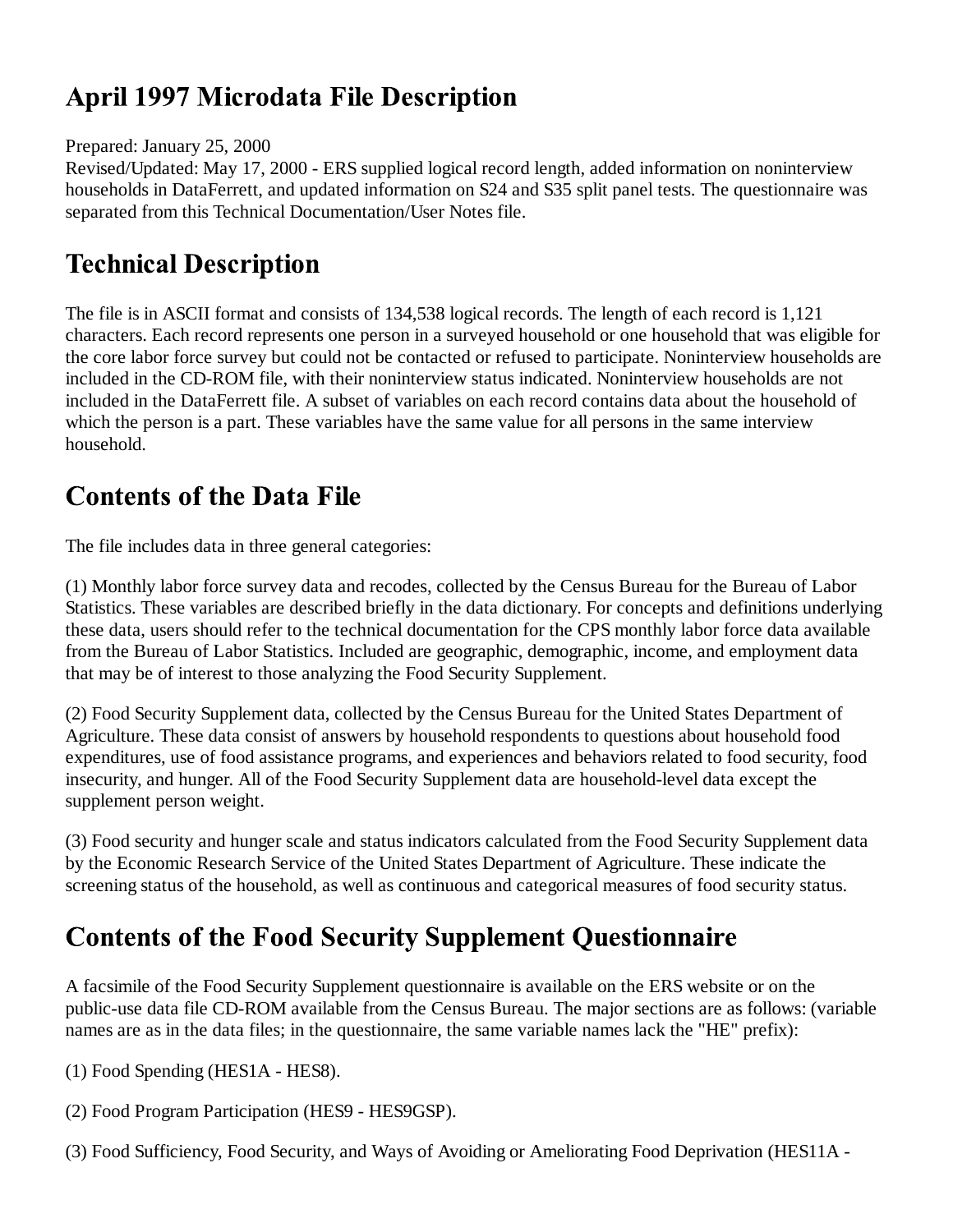HES58). This section includes the 18 food security and hunger items that are used to calculate the household food security scale.

## **Changes from Previous Years' Food Security Supplements**

The split ballot test of the two forms of the food sufficiency question (S11A and S11) was replaced with a split ballot test of alternate wording of the single-question, four-response-category food sufficiency question. Both forms were specifically referenced to the previous 12 months, unlike 1996, which was not referenced to any specific time period. Four rotations (1,4,5,7) received the same wording (except for the time reference) as in 1996. The other four rotations had the word "always" added to the first response option: "I/We always have enough to eat, and the kinds of food (I/we) want."

A split ballot test, separating the question about adults cutting the size of meals or skipping meals was conducted. Two rotations (4 and 8) received S24A, S25A, S26A, S27A (about skipping meals) as well as S24B, S25B, S26B, S27B (about cutting meals). The remaining six rotations received the standard 1995 and 1996 question series S24, S25, S26, S27 which combines the two behaviors in a single question. In the data file, responses to the "A" and "B" series for households are recorded separately as HES24A-HES27A and HES24B-HES27B and are combined in HES24-HES27. That is, if the corresponding response is affirmative for either cutting or skipping, the standard "cut or skip" is coded affirmative. This recoded variable is not quite equivalent to the standard variable, because the separate question about cutting the size of meals specifies "cut back on the amount you ate to the point you were hungry…," but they were considered close enough in meaning to be included in the household food security scales.

A second split ballot test of alternate wording of the question about being hungry was conducted. Two rotations (4 and 8) received alternate wording (S35A, S36A, S37A), "In the last 12 months…were you ever hungry because you couldn't afford enough food?" The remaining six rotations received the standard 1995 and 1996 wording (S35, S36, S37), "In the last 12 months…were you ever hungry but didn't eat because you couldn't afford enough food?" Unfortunately skip patterns were incorrectly specified in the CAPI, so the variables in the alternate rotations are not useable, and the S35A series was not used for scale creation.

Screening of households prior to the food security and hunger series was redesigned; see next section.

#### **Screening of the Food Security Supplement**

The Food Security Supplement includes several screens to reduce respondent burden and to avoid embarrassing respondents by asking them questions that are inappropriate given other information they have provided in the survey. The screener variables use information from the monthly labor force core data as well as from the Food Security Supplement. Households with income above 185 percent of the poverty threshold for that household (HRPOOR=2, estimated from HUFAMINC and HRNUMHOU) were skipped over the questions on participation in food assistance programs. Households with income above 185 percent of poverty who registered little or no indication of food stress on HES15, HES16, or HESS11/11A were skipped over the entire "Food Sufficiency, Food Security, and the Ways of Avoiding or Ameliorating Food Deprivation" section. As in 1996, and differing from 1995, even some households with income below 185 percent of poverty were skipped over the rest of the questionnaire if they registered no indications at all of food stress on HES15, HES16, or HESS11/11A. Unfortunately, the screener was not implemented as intended. The revised HES11 was substituted for HES11 and HES12, but the screener specifications were not completely revised to reflect this change. The screener as actually implemented is presented in the questionnaire.

Looking ahead, in 1998 the questionnaire will be reorganized and two "internal" screeners added in the main food security section (the questions which are used to calculate the household food security scale). These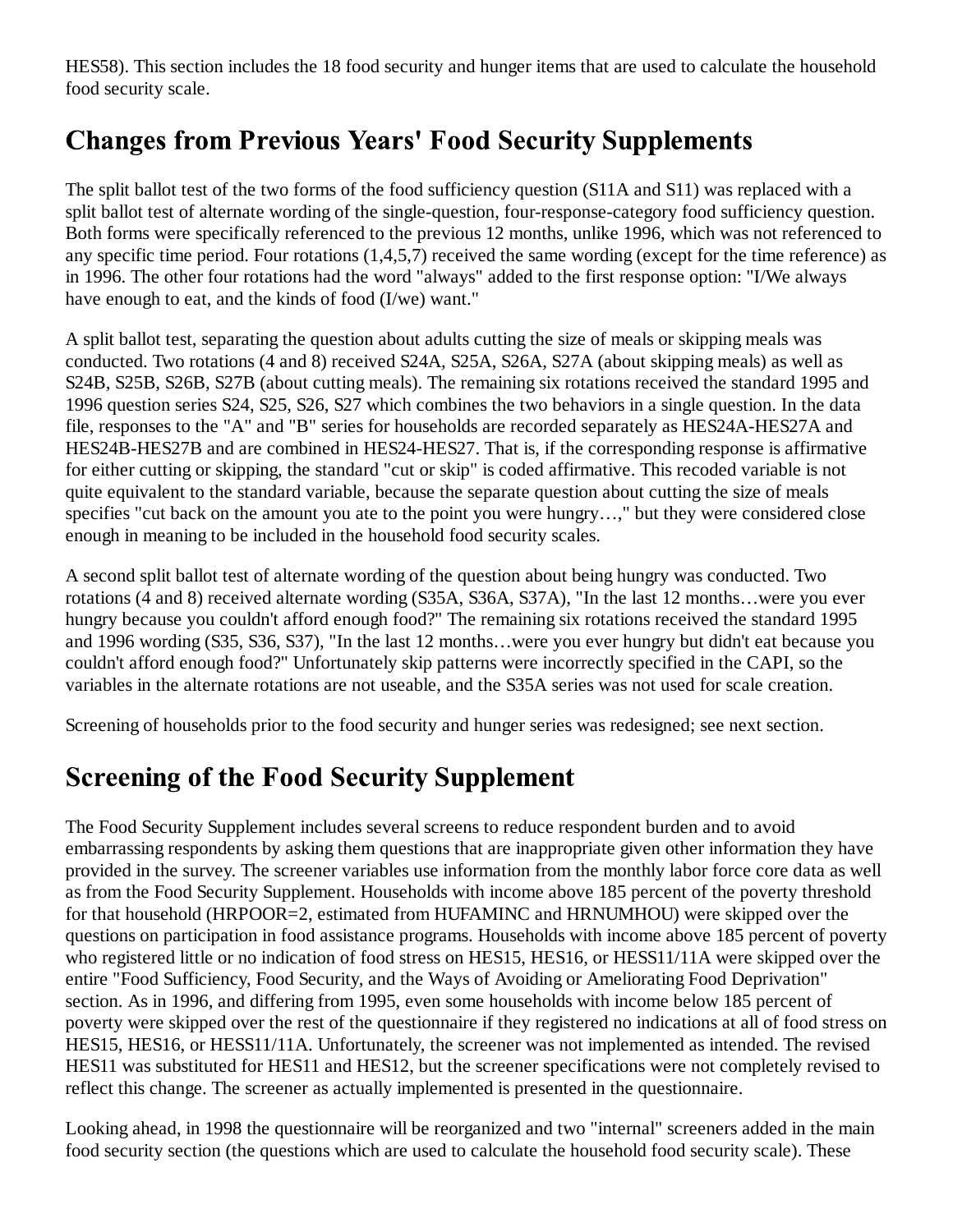different screening procedures bias estimated prevalences of food insecurity and hunger differently in each year. Adjustments must be made for these differences to compare prevalences of food security and hunger across years. This topic is further discussed below under the heading "Food Security Scales and Screener Variables."

Screeners also were applied based on whether the household included any children, so that households without children were not asked questions that refer specifically to children. This screener, as calculated at the time of the survey, classified as children all persons 17 or younger. However, for processing and analyzing the food security data, persons who are household reference persons or spouses of household reference persons (PERRP=1, 2, or 3) are not considered children even if they are age 17 or younger. The food security scale, status, and screener variables reflect this recoding; however the individual item responses are not recoded, and the user will need to recode these if they are to be analyzed or used to replicate scale scores.

#### **Food Security Scales and Screener Variables**

The main purpose of the Food Security Supplement is to provide information about food security, food insecurity, and hunger in the nation's households. Several variables are provided in the data file that identify the food security status of each household during the previous 12 months. All of these variables are based on responses to a set of 18 items in the Supplement that are indicators of food insecurity and hunger. HRFS12M3 is the raw score—a count of the number of items affirmed by the household respondent. Households that were screened out are assigned a score of -5 on this variable to remind users that they were not actually asked any of the 18 items. HRFS12M4 is the household food security scale score, a continuous score based on fitting the data to a single-parameter Rasch model using item calibrations calculated from the 1995 data. Computed values range from about 1 to 14. Scale scores for households that affirmed no items cannot be calculated within the Rasch model. These households are food secure, but the degree of their food security is not known and may vary widely from household to household. They are assigned scale scores of -6 to remind users that they require special handling in analyses which assume linearity of the scale scores. Households that were screened out are assigned a score of -5 on this variable. HRFS12M1 is a categorical variable based on the scale score, which classifies households in three categories: food secure, food insecure without hunger, and food insecure with hunger. HRFS12M2 is the same as HRFS12M1 except that the food insecure with hunger category is subdivided to level 1 and level 2 hunger. The level 2 hunger category corresponds operationally with the "Severe Hunger" category described in *Household Food Security in the United States in 1995: Summary Report of the Food Security Measurement Project* published by the Food and Nutrition Service and with the "Food Insecure with Hunger (Severe)" category described in *Guide to Measuring Household Food Security - 2000*, also published by the Food and Nutrition Service.

The food security variables described in the previous paragraph are based on the 18 food security indicator items as they were administered in the 1996 survey. A second set of food security scale and status indicators is provided that is adjusted for interyear differences in survey screening procedures. These "common-screen" variables are comparable to corresponding variables in the April 1997 and August 1998 data files. Corresponding variables for the 1995 data also are available from the Economic Research Service. Prevalence estimates based on these common-screen variables are comparable across these years. The common-screen-based food security variables are HRFS12C3 (raw score), HRFS12C4 (Rasch-based scale score), HRFS12C1 (three-category food security status indicator), and HRFS12C2 (4-category food security status indicator). The common-screen food security variables are needed because the screening procedures used in administering the Food Security Supplements varied somewhat from year to year. In all years, households that were screened out after a few initial questions are classified as food secure. However, comparisons across years of the item responses of households with identical responses to the preliminary screener variables show that some households that were screened out under more stringent screening rules would have been classified as food insecure (or, in a few cases, even as food insecure with hunger) if they had not been screened out. The screening procedures, therefore, bias prevalence estimates of food security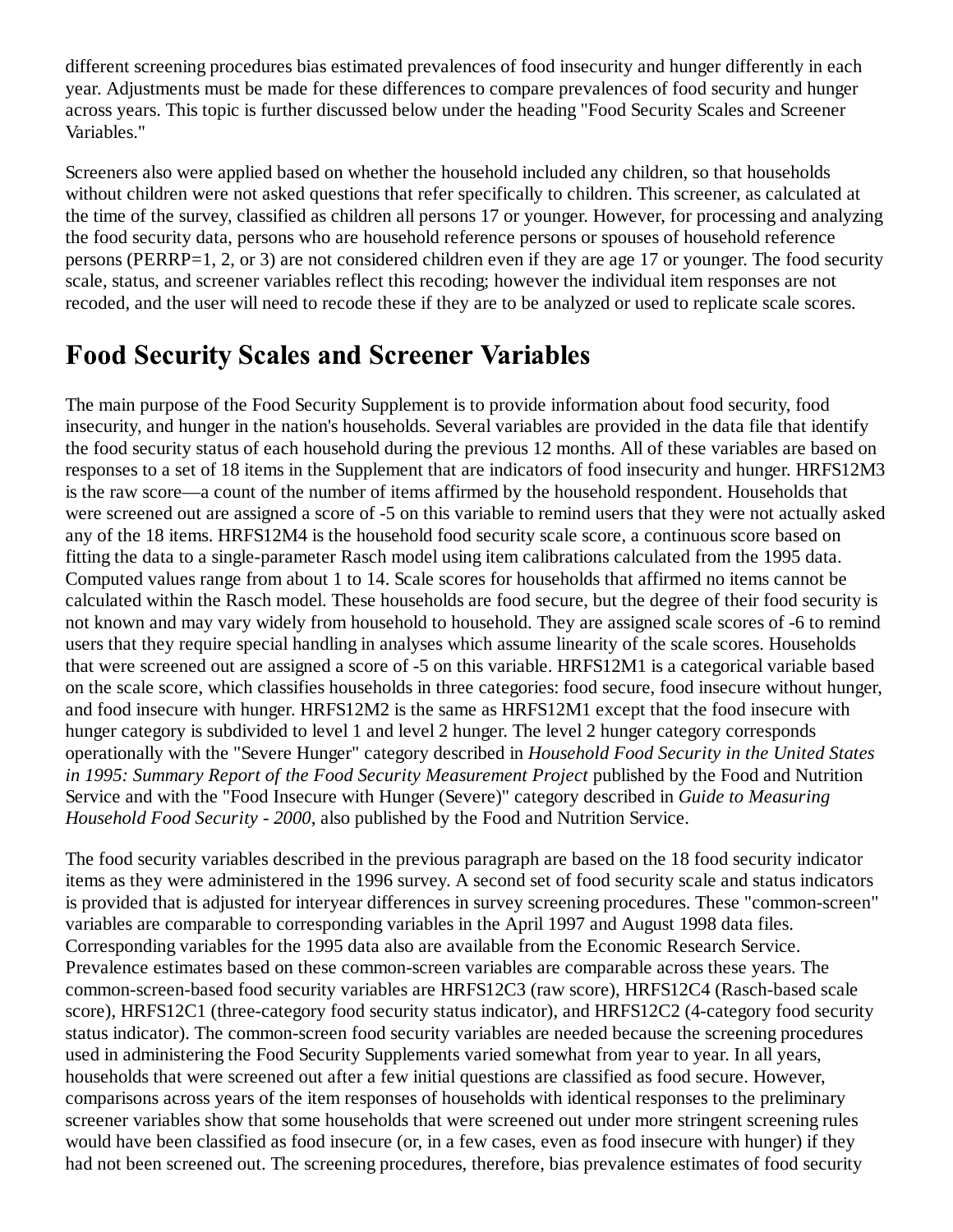and hunger downward, and the extent of the bias varies across years. To compare prevalence rates across years, it is essential to adjust the data from each year so that it matches, as nearly as possible, a common set of screening procedures. That is, negative responses must be imputed to households that would have been screened out at the initial screener in any year. For surveys prior to 1998, negative responses also must be imputed to "downstream" variables for households that would have been screened out at either of the internal screens that were first implemented in 1998.

A screener status variable, HRFS12CS, is provided to indicate screening status under the 1995-1998 common screen. The variable indicates whether the household would have been administered all items, would have been screened out prior to the first of the 18 scale items, or would have been screened out by either of the two internal screens introduced in 1998.

## **Interview Households, Supplement Households, and Noninterview Households**

Noninterview households—those that were eligible for the survey but could not be contacted or declined to complete the core labor force survey—are included in the file. Interview status is indicated by the variable HRHTYPE, which is positive for interviewed households and zero for noninterview households. (There is only one record for each noninterview household.) Some households that completed the core labor force survey did not complete the Food Security Supplement. Supplement interview status is indicated by the variable HRSUPINT, which has a value of 1 for households that completed the supplement, 2 for households that completed the core but not the supplement, and -1 for core noninterview households.

## **Constructing Household Characteristics from Person Records**

To compute some household characteristics such as household size, presence of children, or presence of elderly, it is necessary to identify the records of all persons in the same household. Households are uniquely and completely identified by State of residence (GESTCEN), household identifier (HRHHID), and household serial suffix (HSERSUF). Sort records within households by PERRP if the household reference person record must be the first record in the household. To match to other months' CPS files, add the HRMIS variable to the household identification, adjusting one of the files for the difference in survey month.

### **Weights-Estimating Population Distributions of Person and Household Characteristics**

The CPS is a complex probability sample, and interviewed households as well as persons in those households are assigned weights so that the full interviewed sample represents the total national noninstitutionalized population. Initial weights are assigned based on probability of selection into the sample, and weights are then adjusted iteratively to match population controls for selected demographic characteristics at State and national levels. There are two sets of household and person weights in this data file: (1) labor force survey weights and (2) Food Security Supplement weights.

The labor force survey weights, HWHHWGT for households and PWSSWGT for persons, are positive for persons in all interviewed households. These weights would be appropriate for analyzing whether households or persons who completed the supplement differed from those who declined to complete the supplement.

About 13 percent of households completed the core labor force survey, but declined to complete the Food Security Supplement. The supplement weights, HHSUPWGT for households and PWSUPWGT for persons,